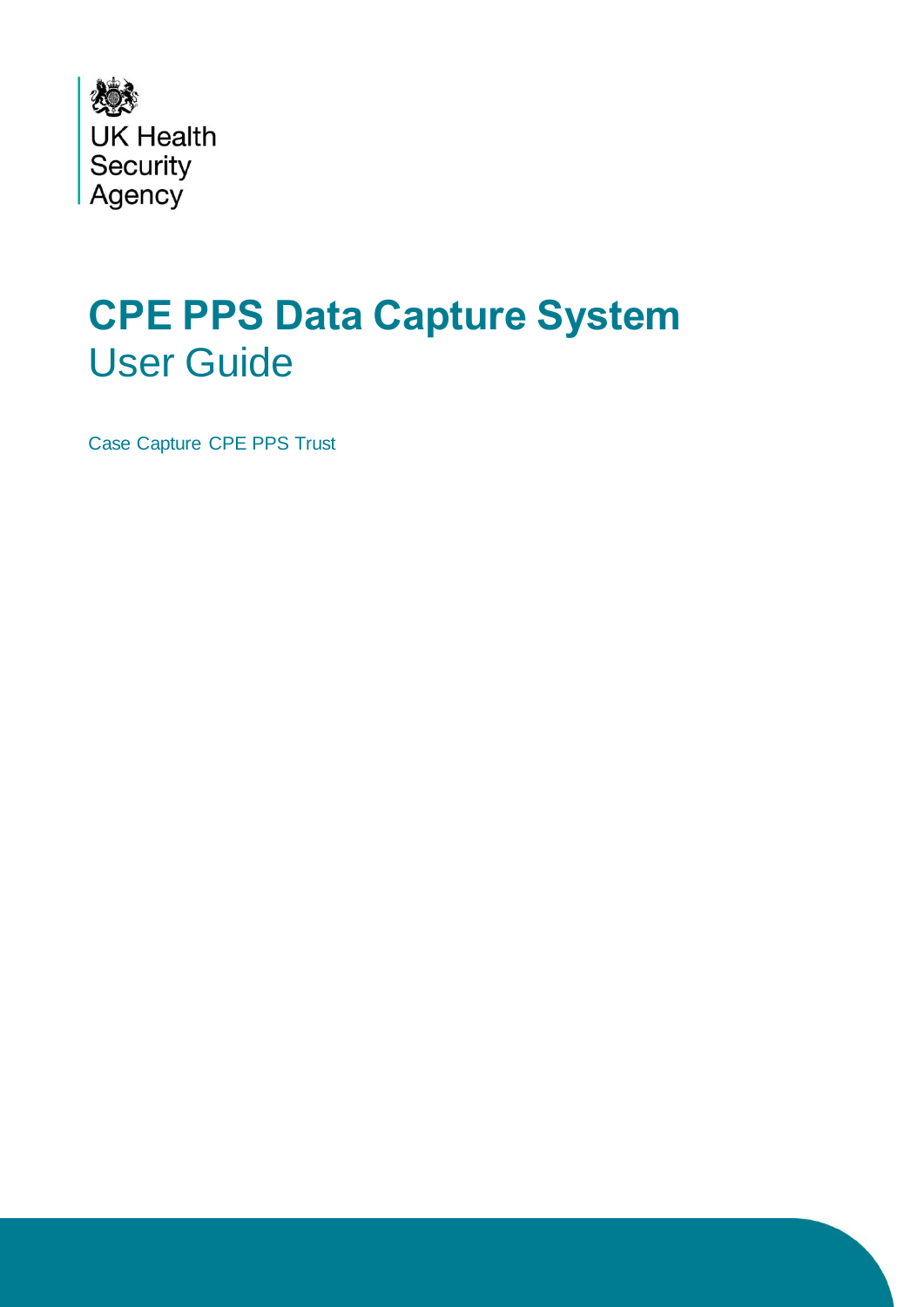# **Contents**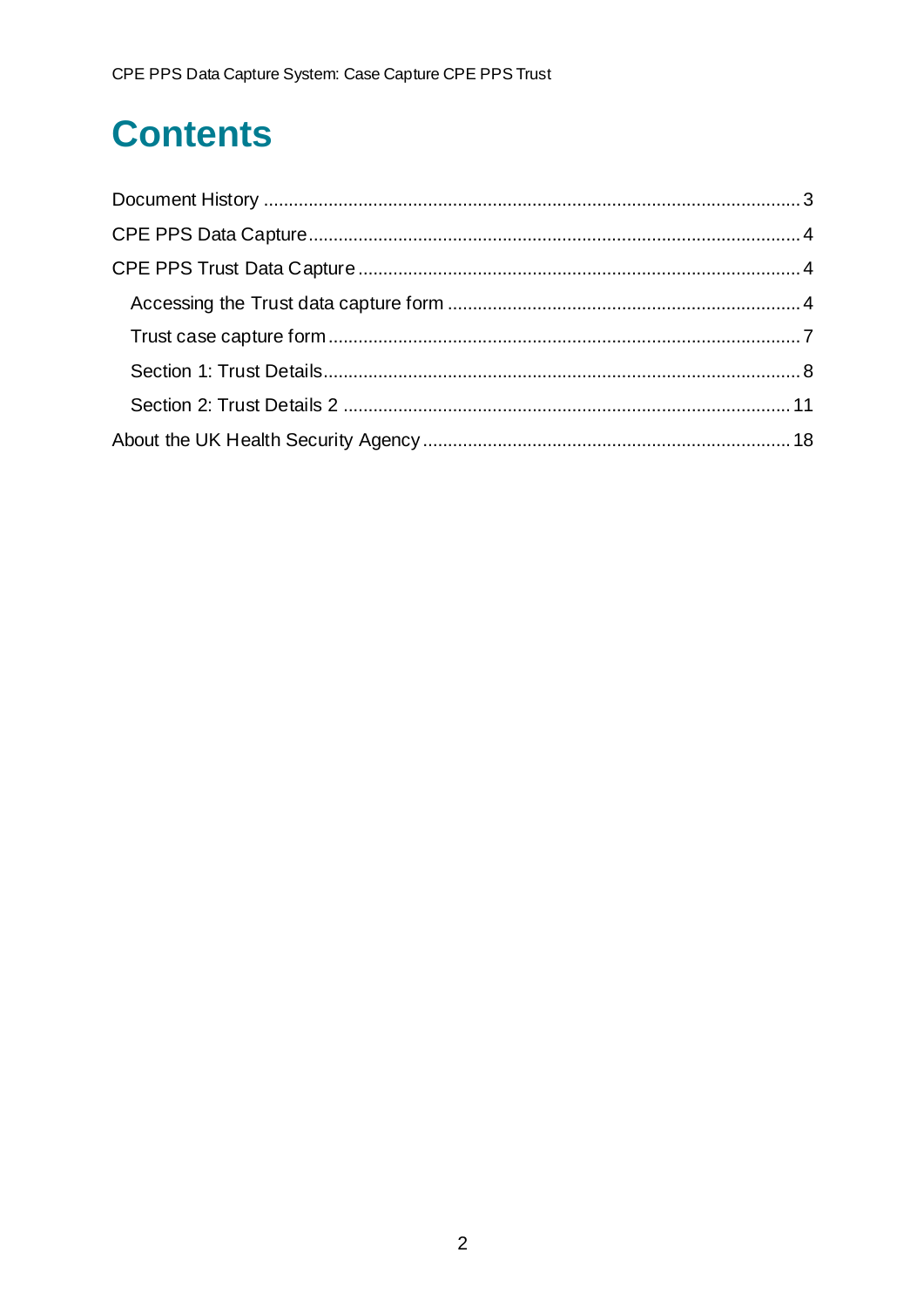## <span id="page-2-0"></span>**Document History**

| <b>Revision Date</b> | <b>Author</b>                    | <b>Version</b> |
|----------------------|----------------------------------|----------------|
|                      |                                  |                |
| 08/04/2022           | <b>UK Health Security Agency</b> | 1 በ            |
|                      |                                  |                |
|                      |                                  |                |
|                      |                                  |                |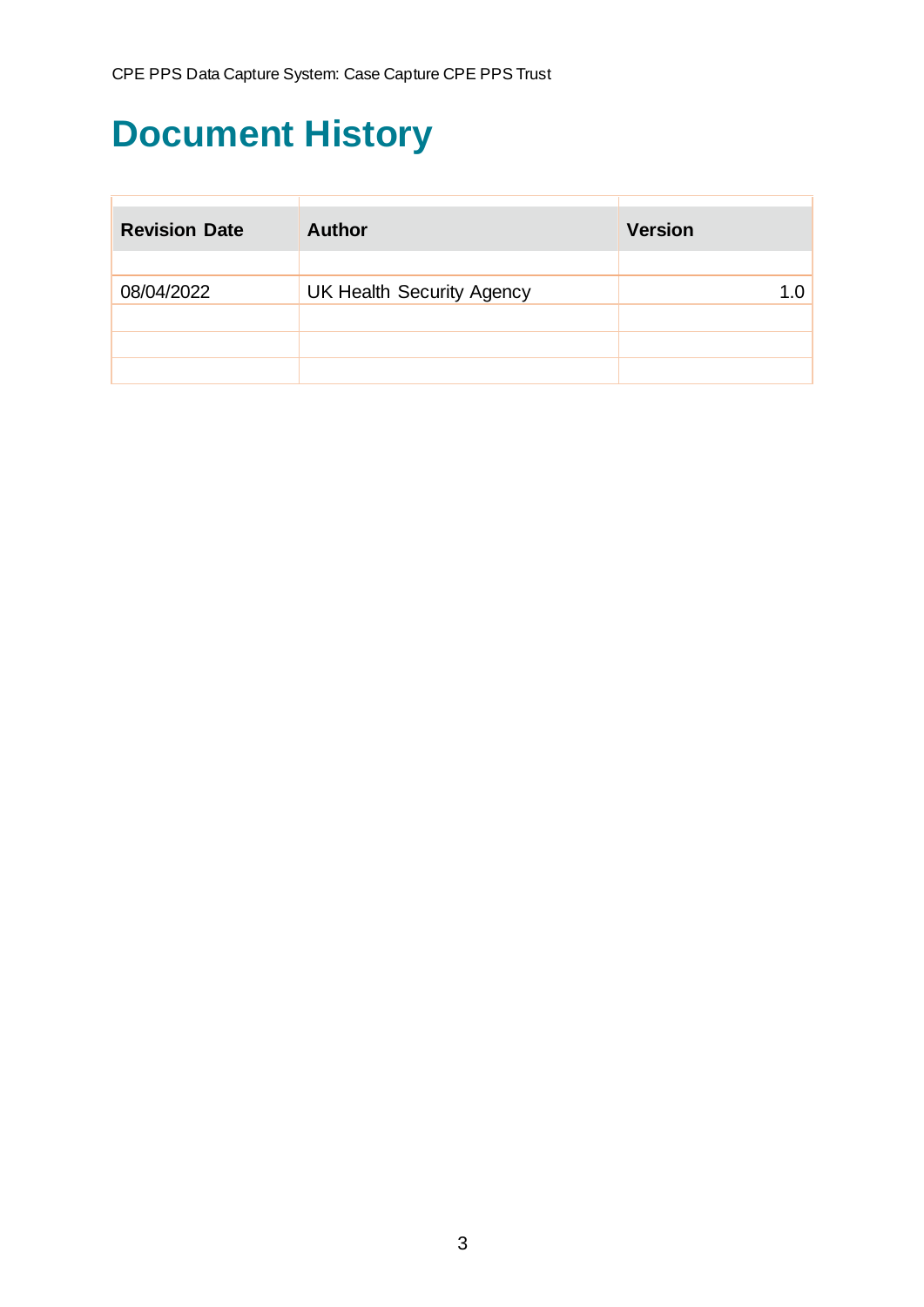## <span id="page-3-0"></span>**CPE PPS Data Capture**

There are three levels of data capture on the CPE PPS DCS and the access to these depends on the user account type you registered for (CPE PPS Trust Data Entry and/or CPE PPS ICU Entry):

- CPE PPS Trust data collection is available to CPE PPS Trust Data Entry users
- [CPE PPS ICU data collection](https://icudcs.phe.org.uk/WebPages/InternalContentPage.aspx?62/A4aAIQsZkwmKtJaFv+bmlWvlGs8SFTLkZpd/rSjk=) is available to CPE PPS ICU Data Entry users
- [CPE PPS Patient data collection](https://icudcs.phe.org.uk/ContentManagement/LinksAndAnnouncements/CPEPPSDCS_UserManagement_Patient_CaseCapture_UserGuide_v1.0.pdf) available to CPE PPS ICU Data Entry users

This user guide explains how to enter Trust level data. For guidance on entering ICU or Patient-level data please see the help pages on the website [\(https://icudcs.phe.org.uk/\)](https://icudcs.phe.org.uk/) or click on the hyperlinks above which will navigate to the relevant document.

## <span id="page-3-1"></span>**CPE PPS Trust Data Capture**

CPE PPS Trust Data Capture allows users to record the Trust, the survey commencement date and Trust-level CPE screening policy.

## <span id="page-3-2"></span>Accessing the Trust data capture form

The Trust data capture form is accessed via the 'New Infections Episode' page.

There are two ways of accessing the 'New Infections Episode' page:

### 1) **Via the 'Case Capture' link** [\(Figure 1\)](#page-4-0).

• From the home screen click 'Case Capture' on the Menu Toolbar on the left-hand side of your screen, then click 'Enter a case' [\(Figure 1\)](#page-4-0).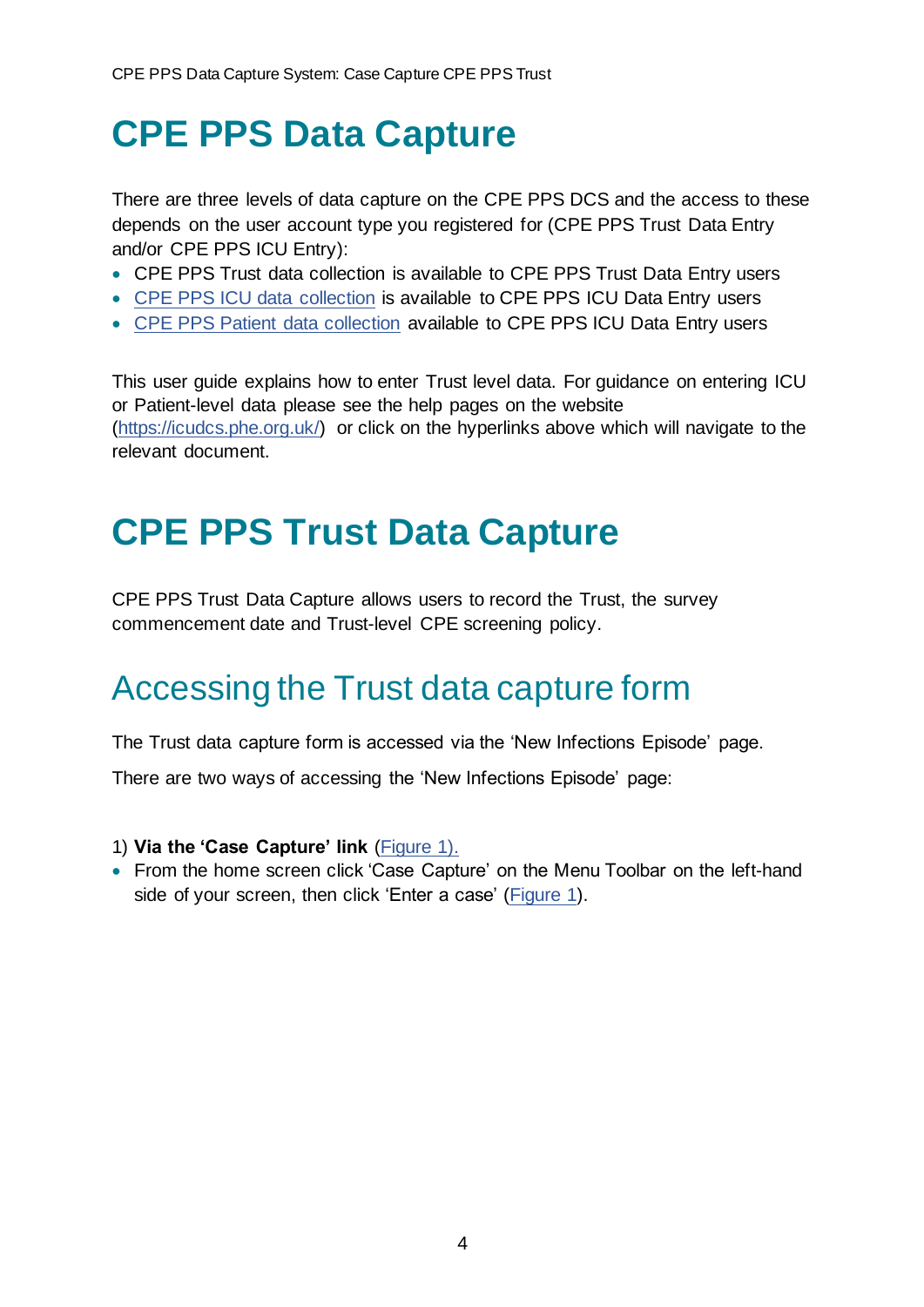### <span id="page-4-0"></span>**Figure 1: Accessing the Trust data capture form via 'Case Capture' link**



### <span id="page-4-1"></span>2) **Via 'Search Infection Episodes' page** [\(Figure 2\)](#page-5-0)

• From the home screen click 'Search' on the Menu Toolbar on the left-hand side of your screen. This opens a new page 'Search Infection Episodes' in the main window. Scroll to the bottom of the page and click 'New Infection Episode' (Figure [2\)](#page-5-0).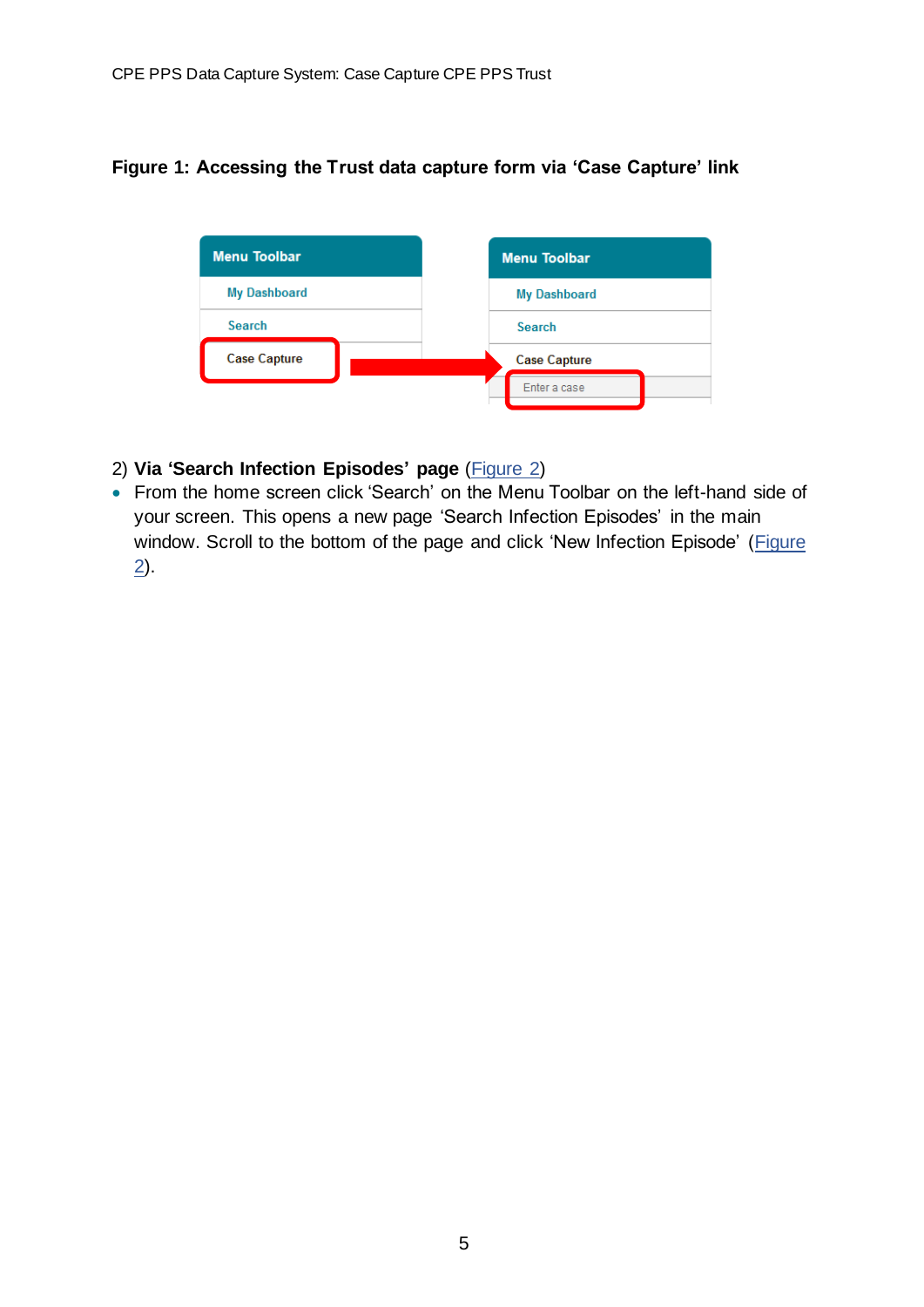<span id="page-5-0"></span>

| <b>UK Health</b><br>Security<br>Agency                                                               | <b>ICU DO</b>                                                                                                                                                                                   |                                                                                                                                                                 |                                                                                             |                                                                                                                                                                               |                                                                                |                                                                                    |
|------------------------------------------------------------------------------------------------------|-------------------------------------------------------------------------------------------------------------------------------------------------------------------------------------------------|-----------------------------------------------------------------------------------------------------------------------------------------------------------------|---------------------------------------------------------------------------------------------|-------------------------------------------------------------------------------------------------------------------------------------------------------------------------------|--------------------------------------------------------------------------------|------------------------------------------------------------------------------------|
| <b>Menu Toolbar</b><br><b>My Dashboard</b><br><b>Search</b><br><b>Case Capture</b><br><b>Reports</b> |                                                                                                                                                                                                 | Clicking on 'Search' from the<br>Menu Toolbar loads a new page<br>'Search Infection Episodes' in<br>the main window.<br><b>ICU DCS Surveillance - Test Site</b> |                                                                                             |                                                                                                                                                                               |                                                                                | <b>About Us</b><br><b>Contact Us</b><br>Home                                       |
|                                                                                                      | <b>Search Infection Episodes</b><br>ID<br>Condition<br><b>First Name</b><br><b>Specimen Number</b><br><b>Date From</b><br>Region<br>Organisation<br>Incomplete for sign-off<br><b>PIR Cases</b> | $-$ Select $-$<br>画<br>$-A  $<br>$-AII-$<br>$\Box$<br>$\Box$                                                                                                    | $\overline{\phantom{a}}$<br>Partial<br>$\overline{\phantom{a}}$<br>$\overline{\phantom{a}}$ | <b>NHS Number</b><br><b>Data Collection</b><br>Surname<br>Date of Birth<br>Age<br>Date To<br><b>Organisation Type</b><br><b>Shared Cases</b><br><b>Apportionment Category</b> | $\overline{m}$<br>$\overline{1}$<br>$-A$<br>$\Box$<br>$\overline{\phantom{a}}$ | $\overline{\phantom{a}}$<br>$\Box$ Partial<br>$-$ Select $ -$<br>$\blacksquare$    |
|                                                                                                      | п<br>There are no records to display<br>$\left  \right $                                                                                                                                        | <b>Condition</b><br>At the bottom of the<br>'Search Infections<br>Episode' page, click<br>'New Infection Episode'                                               | <b>Data Collection</b>                                                                      | ID                                                                                                                                                                            | <b>Data</b><br><b>Collection</b><br><b>Region</b><br><b>Date</b><br>Cancel     | Find<br><b>Reset</b><br><b>Organisation</b><br><b>New Infection Episode</b><br>Del |

Once the 'New Infections Episode' page loads in the main window, select 'CPE PPS Trust' from the Data Collection parameter drop-down menu [\(Figure 3\)](#page-6-1). Please note, for Trust Entry users, there will only be one option to select from this menu.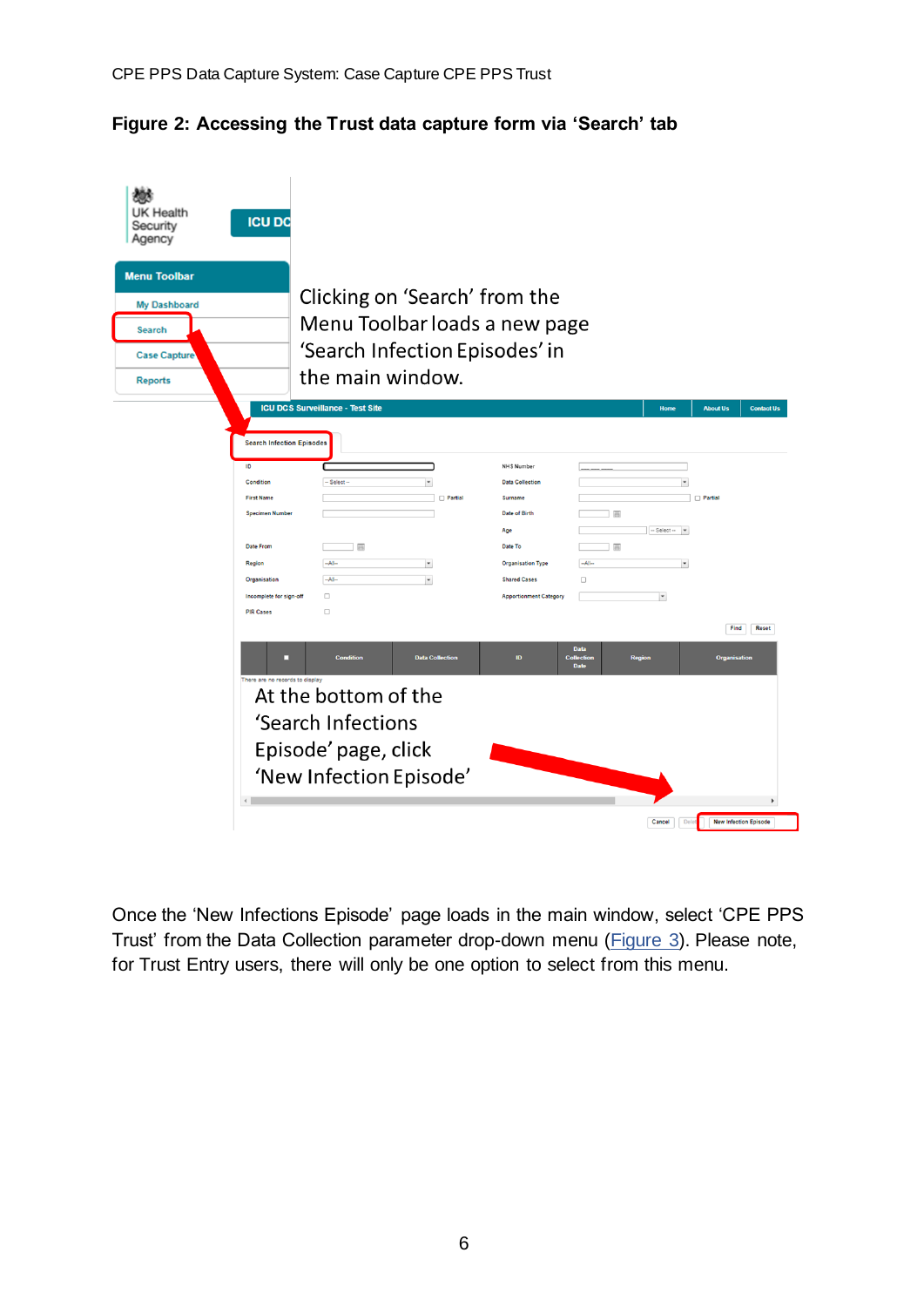<span id="page-6-1"></span>**Figure 3: Data Collection drop-down**

| <b>Menu Toolbar</b>       | New Infection Episode              |                      |  |
|---------------------------|------------------------------------|----------------------|--|
| <b>My Dashboard</b>       | <b>Data Collection -- Select--</b> |                      |  |
|                           |                                    | -Select-             |  |
| <b>Search</b>             |                                    | <b>CPE PPS Trust</b> |  |
| <b>Case Capture</b>       |                                    |                      |  |
| <b>Reports</b>            |                                    |                      |  |
| <b>Help &amp; Support</b> |                                    |                      |  |
|                           |                                    |                      |  |

Selecting 'CPE PPS Trust' will load the Trust case capture form which has two tabs 'Trust Details' and 'Trust Details 2'. The first tab 'Trust Details' will be loaded by default [\(Figure 4\)](#page-6-2).

### <span id="page-6-0"></span>Trust case capture form

The Trust case capture form allows you to enter Trust-level information including the age group of the ICUs you will be entering data for (i.e. adult, paediatric, neonatal), the Trust-wide CPE screening policy for the different age groups and the number of ICU beds for each age group. The information is split over two tabs: ['Trust Details'](#page-7-0) and ['Trust Details 2'.](#page-10-0) Both tabs must be completed prior to the record being saved as they are used to generate an ID number on the system for the Trust data entry record. The first tab of the Trust case capture form, 'Trust Details', loads by default [\(Figure 4\)](#page-6-2).

| New Infection Episode                                                                                           |                            |                          |
|-----------------------------------------------------------------------------------------------------------------|----------------------------|--------------------------|
| Data Collection CPE PPS Trust<br>$\overline{\phantom{a}}$                                                       | ID                         | <b>Created Date</b>      |
| <b>Trust Details 2</b><br><b>Trust Details</b>                                                                  |                            |                          |
| Mandatory fields are marked with red asterisk (*)<br>Mandatory for Sign Off fields are marked with red hash (#) |                            |                          |
| <b>Organisation Details *#</b><br>$\equiv$                                                                      |                            |                          |
| <b>Reporting Organisation</b>                                                                                   | # <sub>Q</sub><br>-Select- | $\overline{\phantom{a}}$ |
| Date survey commenced                                                                                           | 画<br>۰.                    |                          |

### <span id="page-6-2"></span>**Figure 4: Trust case capture form – main screen**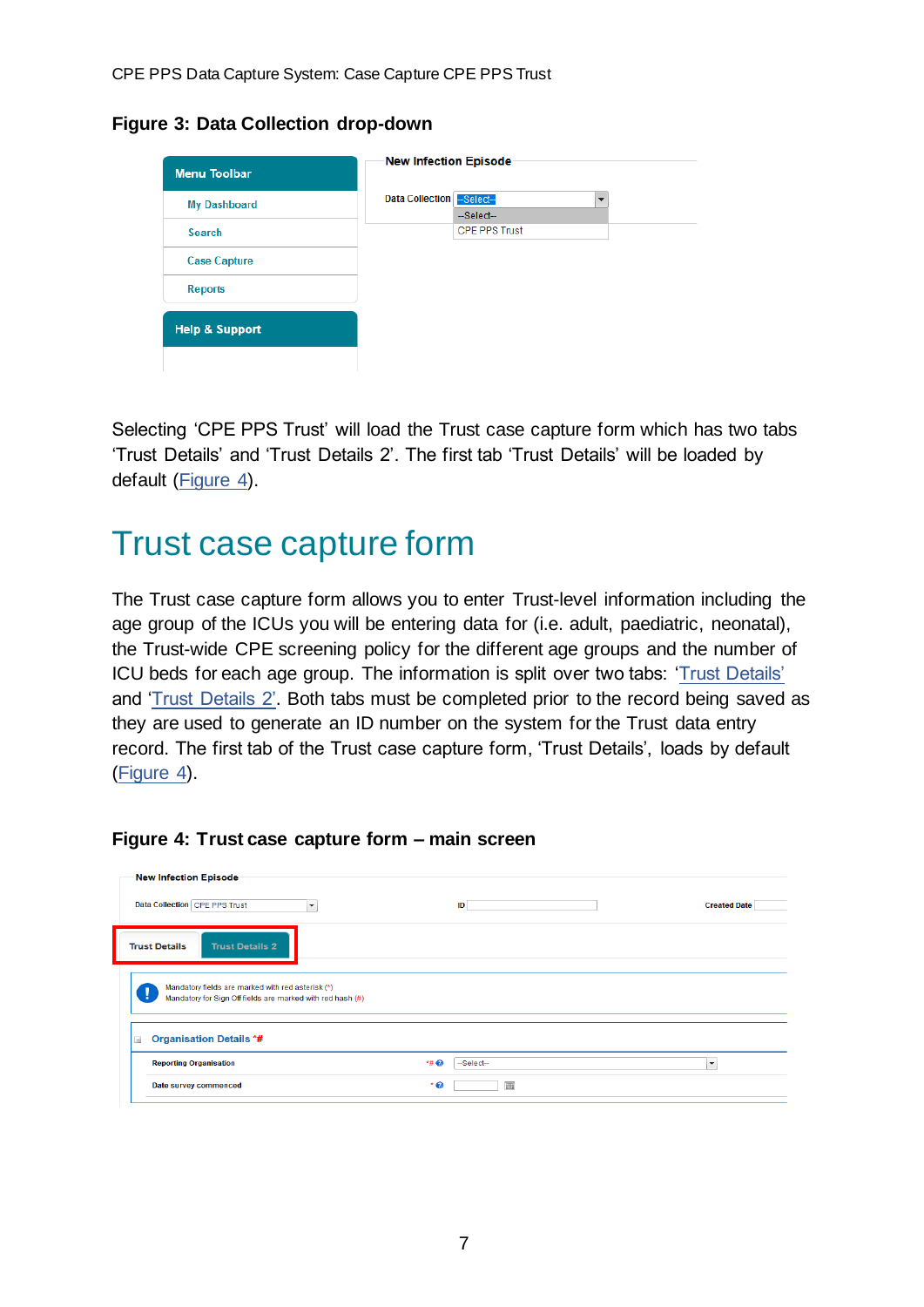Fields marked with a \* - denote **mandatory for saving** and the system will not allow the user to save or continue to the next tab unless these sections are complete (with plausible data that is within the range of accepted values).

**Please note: There are no mandatory for sign-off fields for CPE PPS data collections.** There will be no requirement for the data to be signed off. The CPE PPS DCS builds on an existing ICU Surveillance DCS where some fields are required for sign off and these are indicated by a hash (#) [\(Figure 5\)](#page-7-1). **Please ignore notifications for mandatory sign-off.**

### <span id="page-7-1"></span>**Figure 5. Ignore mandatory for sign-off notifications**



## <span id="page-7-0"></span>Section 1: Trust Details

This section includes key organisation and survey date details. The whole of this section [\(Figure 4\)](#page-6-2) must be completed prior to the record being saved as it is used to generate a case/record ID number on the system. See [Section 2](#page-10-0) below for further required data in 'Trust Details 2'.

### Organisation Details

The information completed in this section [\(Figure 4\)](#page-6-2) captures vital Trust and survey information for epidemiological analyses. [Table 1](#page-8-0) describes the parameters that must be completed to save this section.

**Please note** that parameters in [Table 1](#page-8-0) marked with an asterisk (\*) indicate a mandatory field required for saving the page.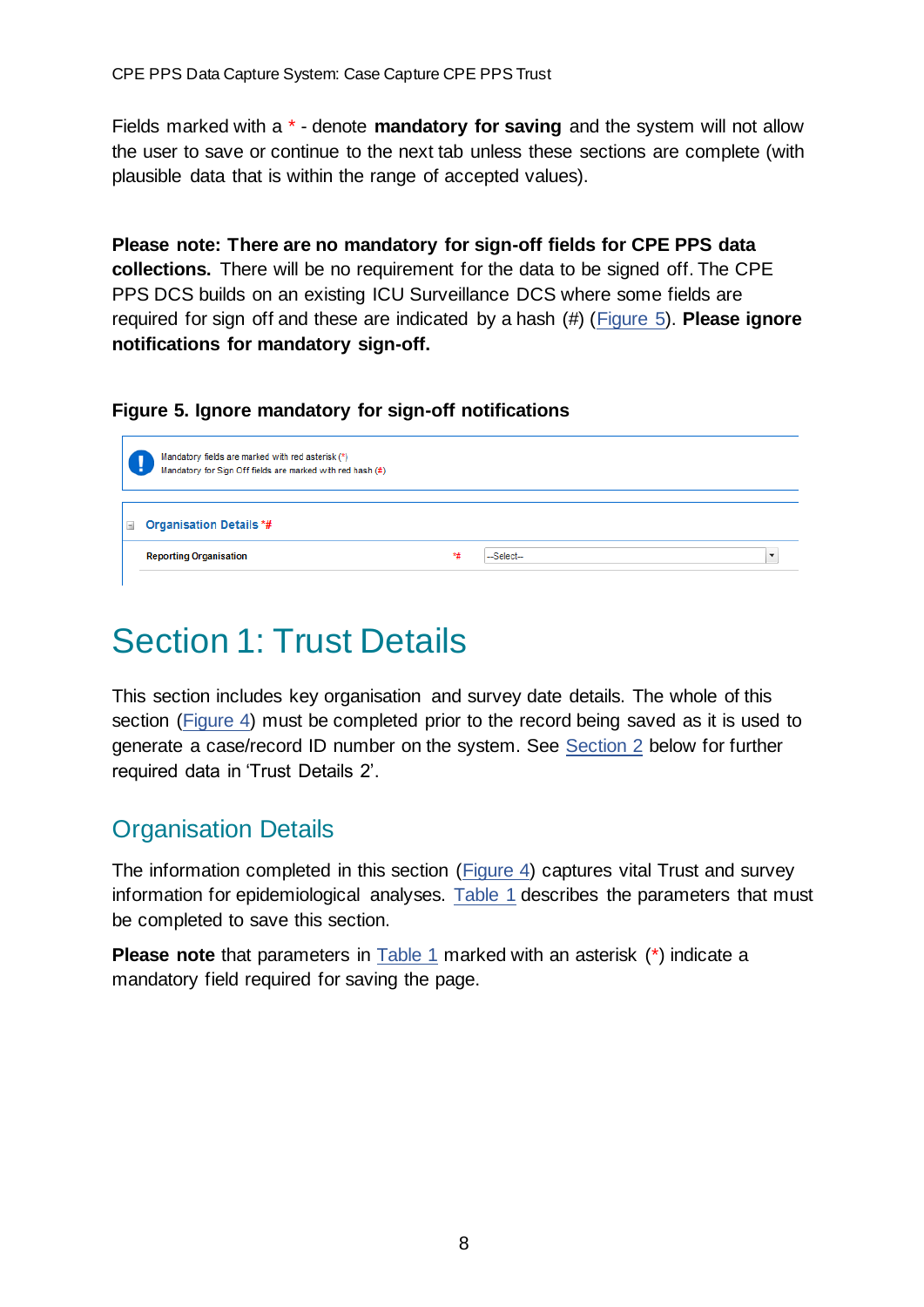<span id="page-8-0"></span>

| <b>Table 1: Trust Details Parameters</b> |
|------------------------------------------|
|------------------------------------------|

| <b>Field</b>               | <b>Comment</b>                                                                                                                         | <b>Field Type</b>                                              |
|----------------------------|----------------------------------------------------------------------------------------------------------------------------------------|----------------------------------------------------------------|
|                            | <b>Organisation details</b>                                                                                                            |                                                                |
| *Reporting<br>Organisation | Role based. As 'Trust Data Entry', the<br>Reporting Organisation is your NHS<br>Trust.                                                 | Single-select drop-<br>down                                    |
|                            | Your Trust will be pre-selected if you are<br>only registered for one Trust.                                                           |                                                                |
|                            | If you are registered for multiple Trusts,<br>use the drop-down menu to select the<br>Trust for which you would like to enter<br>data. |                                                                |
| *Date survey<br>commenced  | Enter the date the point prevalence<br>survey commenced in the Trust.                                                                  | Calendar picker or<br>enter in text using<br>following format: |
|                            | All of the questions on 'Trust Details 2'<br>will relate to what was true at the date<br>included for this field.                      | DD/MM/YYYY<br>(Figure 6)                                       |
|                            | <b>Please note:</b> the date entered must be<br>less than or equal to today's date.                                                    |                                                                |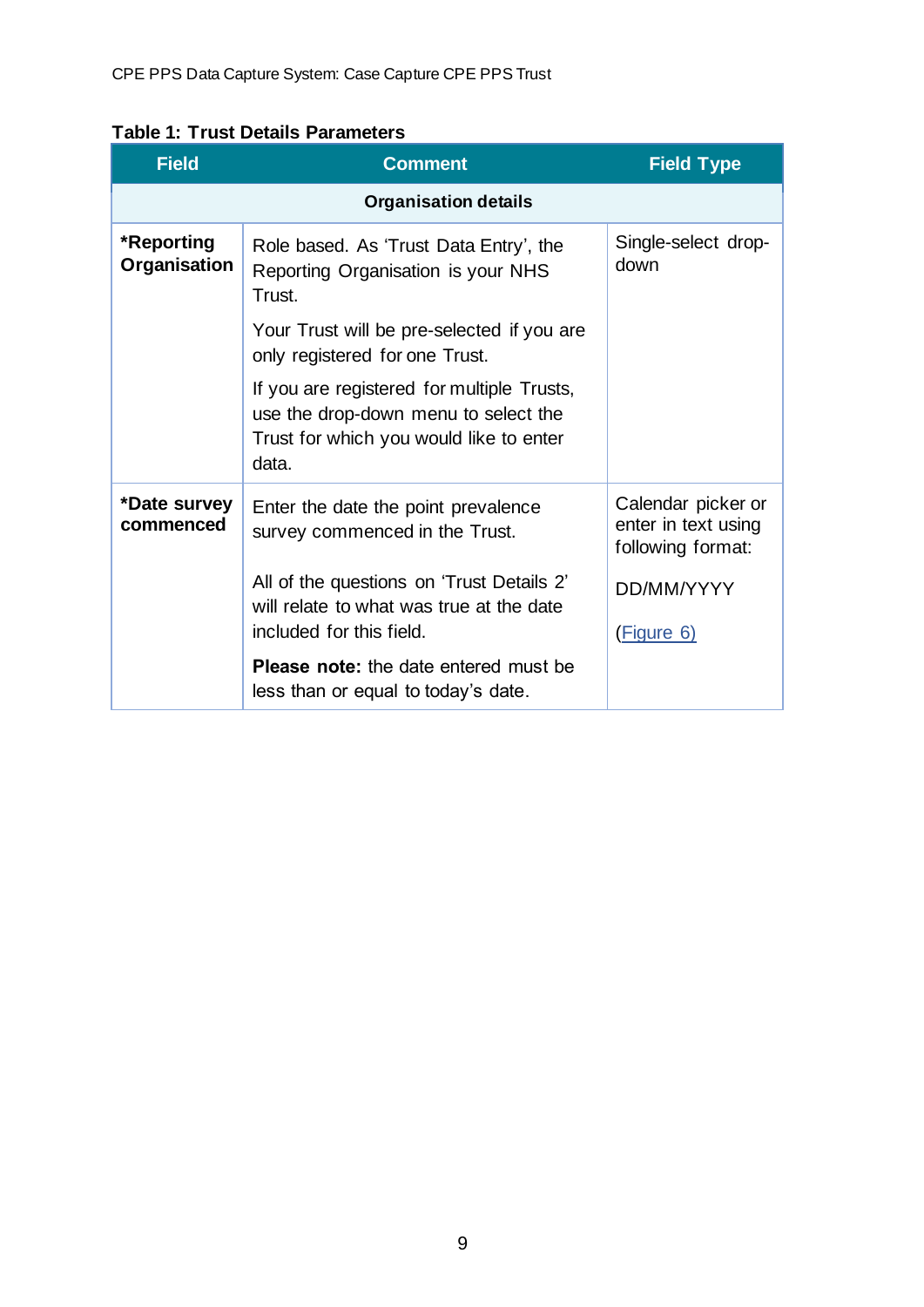<span id="page-9-0"></span>**Figure 6: Date Survey Commenced field**

| New Infection Episode                          |                                                                                                                                                                                              |                                                                                                                                                                                      |
|------------------------------------------------|----------------------------------------------------------------------------------------------------------------------------------------------------------------------------------------------|--------------------------------------------------------------------------------------------------------------------------------------------------------------------------------------|
| <b>Data Collection</b> CPE PPS Trust           | $\mathcal{L}$<br>ID                                                                                                                                                                          |                                                                                                                                                                                      |
| <b>Trust Details 2</b><br><b>Trust Details</b> |                                                                                                                                                                                              |                                                                                                                                                                                      |
| □ Organisation Details *#                      |                                                                                                                                                                                              |                                                                                                                                                                                      |
| <b>Reporting Organisation</b>                  | $40^{\circ}$<br>Trust A                                                                                                                                                                      |                                                                                                                                                                                      |
| Date survey commenced                          | $\cdot$ $\bullet$<br>03/03/2022<br>March 2022<br>$\mathbf{F} = \mathbf{F} \mathbf{F}$<br>$44 - 4$                                                                                            |                                                                                                                                                                                      |
| Cancel                                         | s l<br>s<br>4<br>28<br>10<br>12<br>13                                                                                                                                                        |                                                                                                                                                                                      |
|                                                | 20<br>19<br>11<br>15<br>14<br>16<br>17<br>18<br>26 27<br>12 21<br>22<br>23<br>24<br>25<br>13  28  29  30  31<br>$2 \quad 3$<br>$-1$<br>6 7 8 9 10<br>$5\overline{5}$<br>14<br>$\overline{4}$ |                                                                                                                                                                                      |
|                                                |                                                                                                                                                                                              |                                                                                                                                                                                      |
|                                                |                                                                                                                                                                                              |                                                                                                                                                                                      |
|                                                | Use the toggle options to scroll between months.                                                                                                                                             |                                                                                                                                                                                      |
|                                                |                                                                                                                                                                                              |                                                                                                                                                                                      |
|                                                | $\cdot$ e<br>画                                                                                                                                                                               | $\boxed{\boxplus}$<br>$\cdot$ $\bullet$                                                                                                                                              |
|                                                | March 2022<br>$\rightarrow$ $\rightarrow$<br>$\blacktriangleleft$<br>$\overline{\phantom{a}}$                                                                                                | March 2022<br>$\mathbf{F}=\mathbf{F}\mathbf{F}$<br>$\blacktriangleleft$                                                                                                              |
|                                                | $\mathbf{s}$<br><b>s</b><br>F<br>M<br>W<br>28<br>$\overline{2}$<br>3<br>5<br>4<br>6<br>9                                                                                                     | s <br>$^{\circ}$ s<br>w<br>$\top$<br>$\mathsf F$<br>T<br>M<br>Click on number of the<br>$\overline{2}$<br>$\overline{\phantom{a}}$<br>$\overline{4}$<br>5 <sub>6</sub><br>9<br>28    |
|                                                | 12<br>13<br>10<br>11<br>8<br>Q<br>10<br>19<br>20<br>15<br>18<br>11<br>16                                                                                                                     | 9<br>date required to select an<br>$\overline{7}$<br>10<br>$17$ 18 19 20<br>16<br>11<br>14<br>15                                                                                     |
|                                                | 14<br>17<br>25<br>26<br>27<br>12<br>21<br>22<br>23<br>24                                                                                                                                     | alternative date.<br>24<br>25<br>26<br>27<br>12<br>21<br>22<br>23                                                                                                                    |
|                                                | $\overline{\mathbf{3}}$<br>13<br>29<br>30<br>$\overline{2}$<br>28<br>31<br>$\mathbf{1}$<br>14<br>5 6 7 8<br>9 10<br>$\overline{4}$                                                           | 29<br>$\overline{2}$<br>$\overline{\mathbf{3}}$<br>13<br>28<br>30<br>31<br>$\overline{1}$<br>6<br>8<br>9<br>10<br>14<br>$\overline{\phantom{0}}$<br>$\overline{7}$<br>$\overline{4}$ |

This calendar pop-up function is available on all date related questions and is utilised in the same fashion as seen above.

Once you completed all mandatory data, click on the 'Next' button to move to the next tab [\(Figure 7\)](#page-9-1).

### <span id="page-9-1"></span>**Figure 7: Next button**

| <b>Data Collection</b><br>CPE PPS Trust                                     | ID<br>$\mathcal{L}$    | <b>Created Date</b>     | Print |
|-----------------------------------------------------------------------------|------------------------|-------------------------|-------|
|                                                                             |                        |                         |       |
| <b>Trust Details</b>                                                        | <b>Trust Details 2</b> |                         |       |
| <b>Organisation Details *#</b><br>$\equiv$<br><b>Reporting Organisation</b> |                        | <b>Trust A</b><br>$*$ e | ۰     |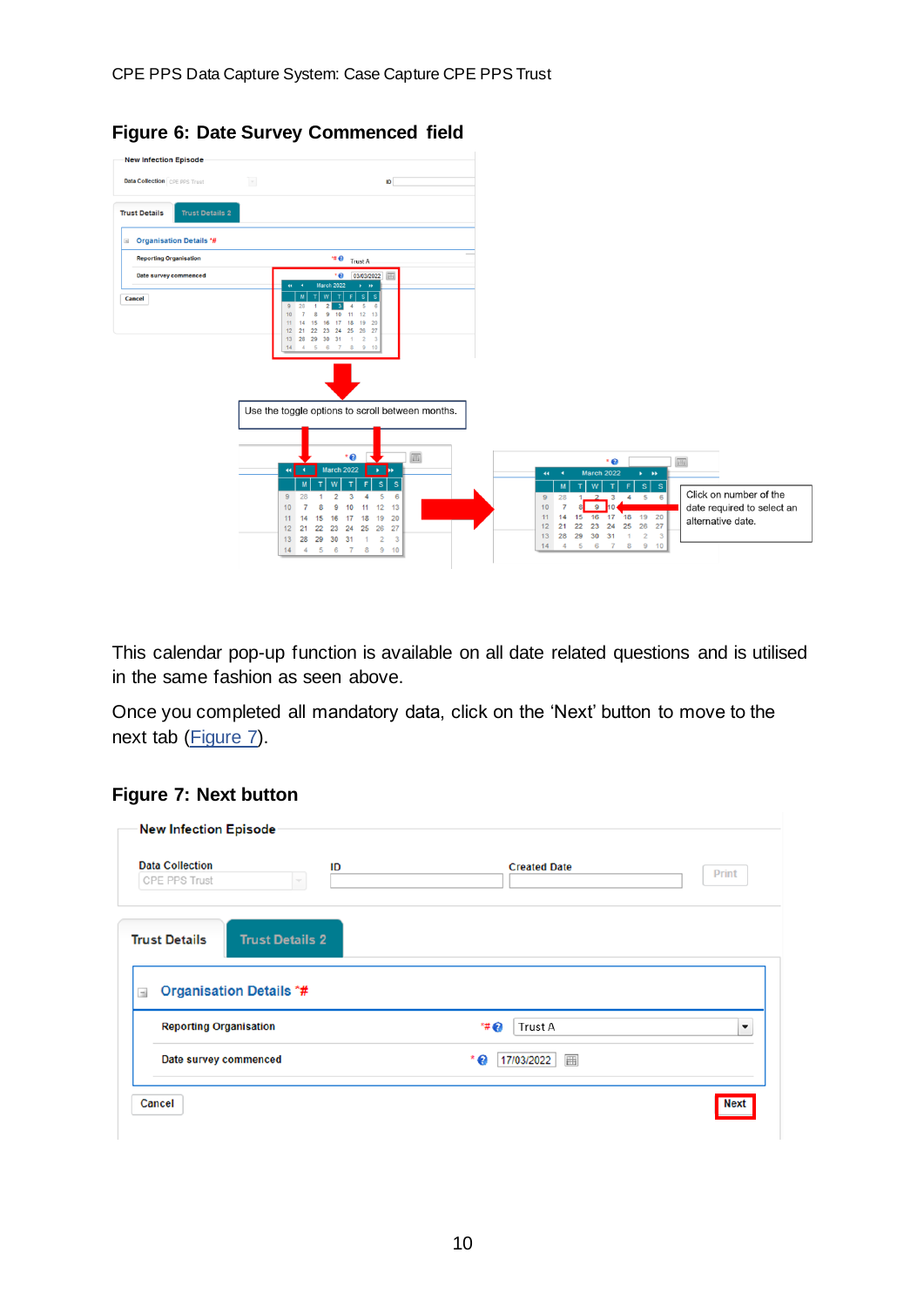Confirm your intention to move to the next tab by clicking 'OK' on the pop-up [\(Figure](#page-10-1)  [8\)](#page-10-1).

<span id="page-10-1"></span>**Figure 8: Pop-up confirming intention to move to the next tab**



If the mandatory data is not completed, the following error message will be displayed after clicking 'OK' and the data field with incomplete data will be highlighted in red [\(Figure 9\)](#page-10-2).

#### <span id="page-10-2"></span>**Figure 9: Warning message for missing mandatory data**

| <b>Trust Details</b>                       | <b>Trust Details 2</b>                                  |           |         |                          |
|--------------------------------------------|---------------------------------------------------------|-----------|---------|--------------------------|
|                                            | The fields marked * are mandatory and must be filled in |           |         |                          |
| $\equiv$<br><b>Organisation Details *#</b> |                                                         |           |         |                          |
| <b>Reporting Organisation</b>              |                                                         | <b>40</b> | Trust A | $\overline{\phantom{0}}$ |
| Date survey commenced                      |                                                         | ۰ø        | 圃       |                          |
| Cancel                                     |                                                         |           |         |                          |

## <span id="page-10-0"></span>Section 2: Trust Details 2

This section includes details for each age group of data collection the Trust is participating in (adult ICUs, paediatric ICUs, or neonatal ICUs), Trust-wide CPE screening policy, and the number of ICU beds in the relevant age groups across the Trust [\(Figure 11\)](#page-11-0). The whole of this section must be completed prior to the record being saved as it is used to generate a record ID number on the system.

**Please note** that this section has further triggered questions based on specific responses to the main questions in this section shown in [Figure 11,](#page-11-0) all fields are described in Table 2. For an example of what the page will look like when all triggered questions are visible, please see [Figure 12.](#page-15-0)

**Please note:** All fields marked with \* in Table 2 are mandatory for saving a record.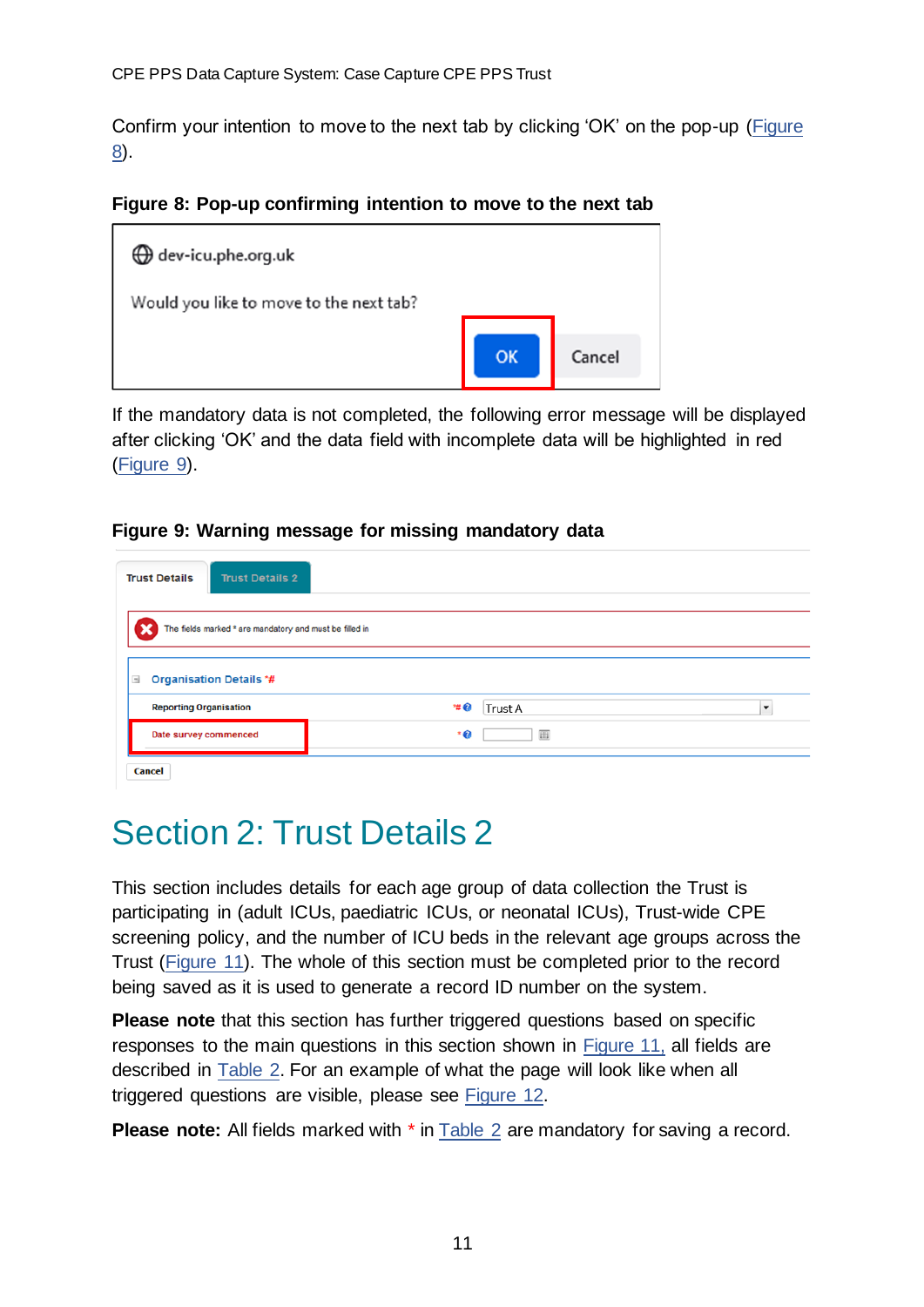**Please note** that for all drop-down menus, you can start typing the response and matching options will display in the drop-down with the matching letters highlighted in grey. For example, typing 'ne' into the 'What age groups are you submitting data on?' field brings up all response options containing these letters (**Ne**onatal ICU, [Figure 10\)](#page-11-1).

<span id="page-11-1"></span>**Figure 10. Typing in a response to questions with drop-down menus**

| $\equiv$ | <b>Trust Details*</b>                                                  |           |   |                            |      |
|----------|------------------------------------------------------------------------|-----------|---|----------------------------|------|
|          | What age groups are you submitting data on? (select all<br>that apply) | $\bullet$ | ℯ | ne<br><b>Ne</b> onatal ICU |      |
| Cancel   |                                                                        |           |   |                            | Save |

### <span id="page-11-0"></span>**Figure 11: Initial view of 'Trust Details 2' section**

| New Infection Episode                                                                                         |        |              |                      |
|---------------------------------------------------------------------------------------------------------------|--------|--------------|----------------------|
| Data Collection CPE PPS Trust<br>ID<br>$\overline{\phantom{a}}$                                               |        | Created Date | Print                |
|                                                                                                               |        |              |                      |
| <b>Trust Details</b><br><b>Trust Details 2</b>                                                                |        |              |                      |
|                                                                                                               |        |              |                      |
| Mandatory fields are marked with red asterisk(*)<br>Mandatory for Sign Off fields are marked with red hash(#) |        |              |                      |
|                                                                                                               |        |              |                      |
| <b>Trust Details*</b><br>$\equiv$                                                                             |        |              |                      |
|                                                                                                               |        |              |                      |
| What age groups are you submitting data on? (select all<br>that apply)                                        | €<br>× |              | $\blacktriangledown$ |
|                                                                                                               |        |              |                      |
|                                                                                                               |        |              |                      |
| Cancel                                                                                                        |        |              | Save                 |
|                                                                                                               |        |              |                      |
|                                                                                                               |        |              |                      |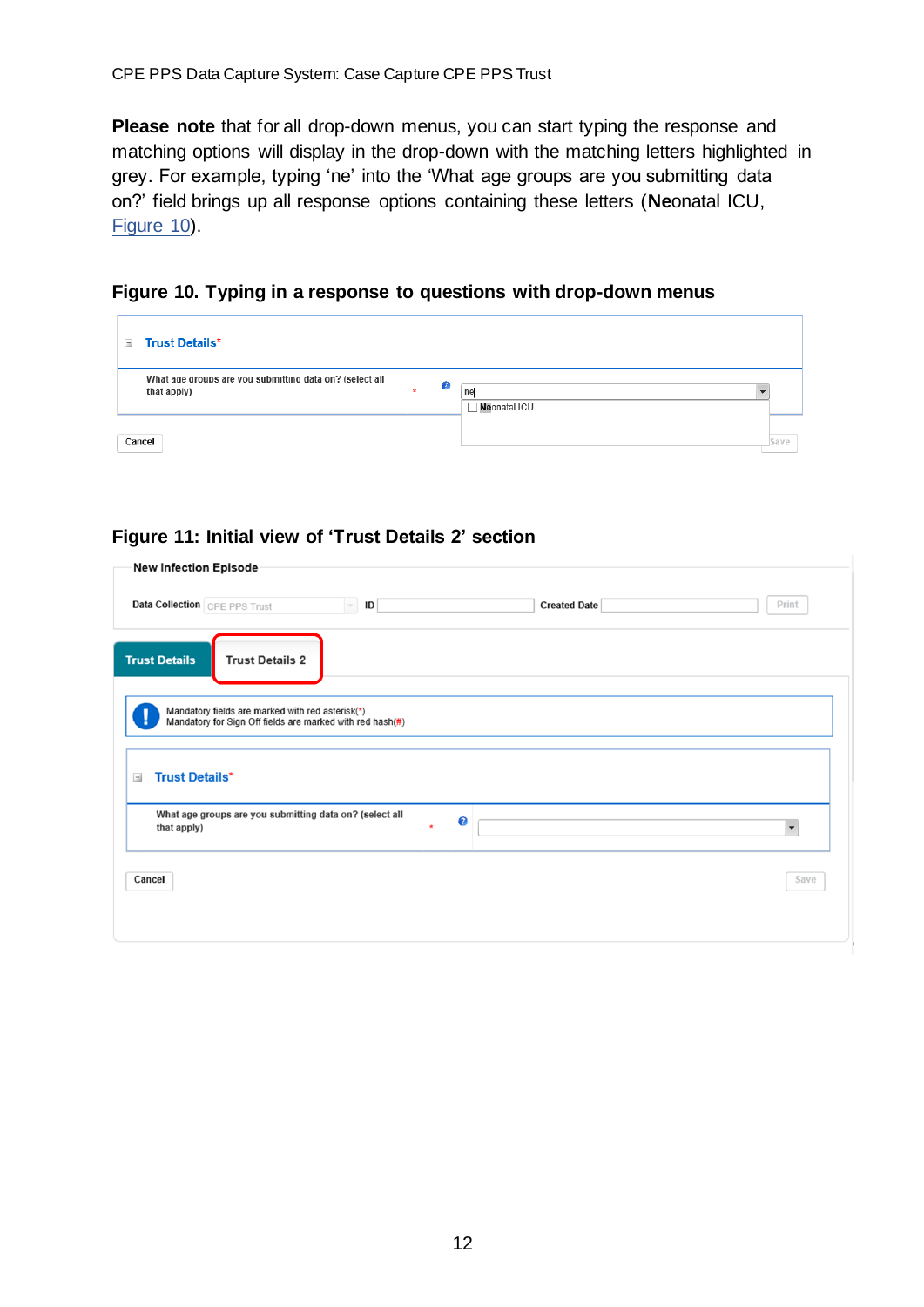| <b>Field name</b>                                              | <b>Field description</b>                                                                                                                                                                                                                                                                                                                                                                                                        | <b>Response/notes</b>                                                 |  |
|----------------------------------------------------------------|---------------------------------------------------------------------------------------------------------------------------------------------------------------------------------------------------------------------------------------------------------------------------------------------------------------------------------------------------------------------------------------------------------------------------------|-----------------------------------------------------------------------|--|
|                                                                |                                                                                                                                                                                                                                                                                                                                                                                                                                 |                                                                       |  |
| *What age groups<br>are you submitting<br>data on?             | Select all the ICU age groups that<br>your trust will be submitting data<br>on. The selection made here will                                                                                                                                                                                                                                                                                                                    | Multi-select drop-<br>down.                                           |  |
|                                                                | trigger further questions below.                                                                                                                                                                                                                                                                                                                                                                                                | Options:<br><b>Adult ICU</b><br>Paediatric ICU<br><b>Neonatal ICU</b> |  |
| *Is there a CPE<br>screening policy in<br>operation for adults | Triggered question only enabled<br>and visible if 'What age groups are                                                                                                                                                                                                                                                                                                                                                          | Single-select drop-<br>down.                                          |  |
| at the trust (not just<br>in ICU)?                             | you submitting data on?' = 'Adult<br>ICU'                                                                                                                                                                                                                                                                                                                                                                                       | Options:<br>Yes                                                       |  |
| Where <i>adults</i> will be<br>replaced with                   | Is there a CPE screening policy at<br>the trust which applies to adult<br>patients across the whole trust, i.e.<br>not just adult ICU patients.                                                                                                                                                                                                                                                                                 | <b>No</b><br>Unknown                                                  |  |
| paediatrics or<br>neonates based on<br>previous response.      | <b>Please note:</b> If you have a Trust-<br>level screening policy which is not<br>demarcated by age, please still<br>tick 'Yes' and answer the question<br>based on the overarching trust-<br>level policy. If you have multiple<br>age groups that are participating in<br>the point prevalence, please select<br>'Yes' for all and answer the<br>triggered questions using the<br>overarching trust-level policy for<br>all. |                                                                       |  |
|                                                                | <b>Please note:</b> This question will<br>appear for each of the age groups<br>selected in response to the<br>question 'What age groups are<br>you submitting data on?' I.e. if you<br>select 'Neonatal ICU' only then<br>this question will relate to<br>neonates and not adults.<br>However, if you responded as                                                                                                              |                                                                       |  |

### **Table 2: Trust Details 2 Parameters**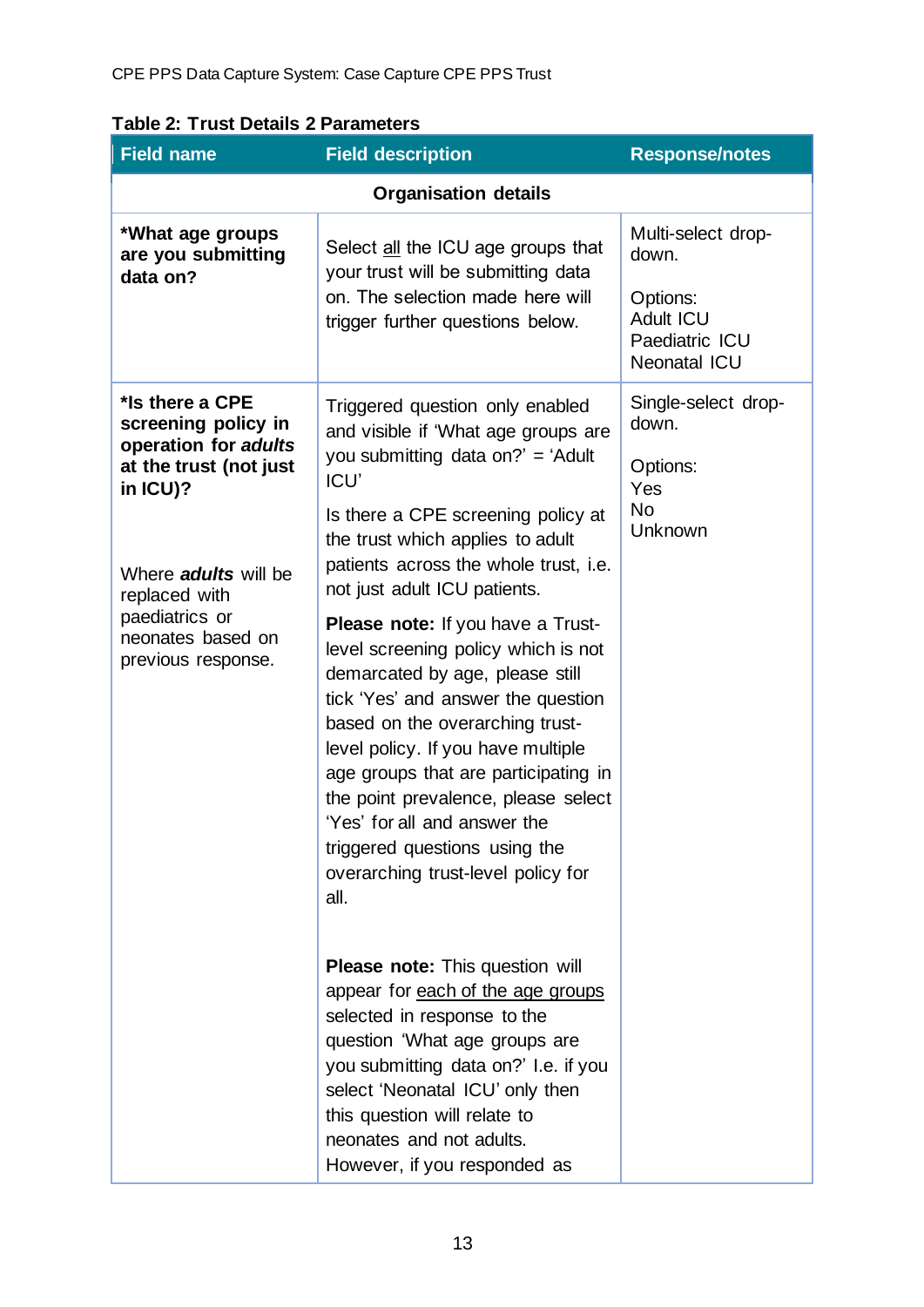| <b>Field name</b>                                                                                                                                                                                                                                                                                                                                                                                                                                                                                                                                                                            | <b>Field description</b>                                                                                                                                       | <b>Response/notes</b>                                                                               |
|----------------------------------------------------------------------------------------------------------------------------------------------------------------------------------------------------------------------------------------------------------------------------------------------------------------------------------------------------------------------------------------------------------------------------------------------------------------------------------------------------------------------------------------------------------------------------------------------|----------------------------------------------------------------------------------------------------------------------------------------------------------------|-----------------------------------------------------------------------------------------------------|
|                                                                                                                                                                                                                                                                                                                                                                                                                                                                                                                                                                                              | both 'Adult ICU' and 'Neonatal<br>ICU' then this question will be<br>repeated for both adults and<br>neonates.                                                 |                                                                                                     |
| *What is the CPE<br>screening policy for<br>adults at the trust?<br>(select all that apply)                                                                                                                                                                                                                                                                                                                                                                                                                                                                                                  | Triggered question only enabled<br>and visible if 'Is there a CPE<br>screening policy in operation for<br>adults at the trust (not just in<br>$ICU$ ?' = 'Yes' | Multi-select drop-<br>down.<br>Options:<br>All admissions<br>High-risk admission<br>High-risk areas |
| Where <i>adults</i> will be<br>replaced with<br>paediatrics or<br>neonates based on                                                                                                                                                                                                                                                                                                                                                                                                                                                                                                          | Select all of the options that best<br>reflect the screening policy for all<br>adult patients at your Trust.                                                   | Known CPE carriers<br>Contacts of cases<br>Other                                                    |
| previous response.<br>Please note: If you have a Trust-<br>level screening policy which is not<br>demarcated by age, please still<br>tick 'Yes' and answer the question<br>based on the overarching trust-<br>level policy. If you have multiple<br>age groups that are participating in<br>the point prevalence, please select<br>'Yes' for all and answer the<br>triggered questions using the<br>overarching trust-level policy for<br>all.<br><b>Please note:</b> This question will be<br>repeated for each age group you<br>are participating in within the point<br>prevalence survey |                                                                                                                                                                |                                                                                                     |
| If 'Other' screening<br>policy for adults,<br>please specify<br>Where <i>adults</i> will be                                                                                                                                                                                                                                                                                                                                                                                                                                                                                                  | Triggered question only enabled<br>and visible if 'What is the CPE<br>screening policy for adults at the<br>trust? (select all that apply)' =                  | <b>Text</b>                                                                                         |
| replaced with<br>paediatrics or<br>neonates based on<br>previous response                                                                                                                                                                                                                                                                                                                                                                                                                                                                                                                    | 'Other'<br>Write in the other screening policy<br>for adults at the Trust.                                                                                     |                                                                                                     |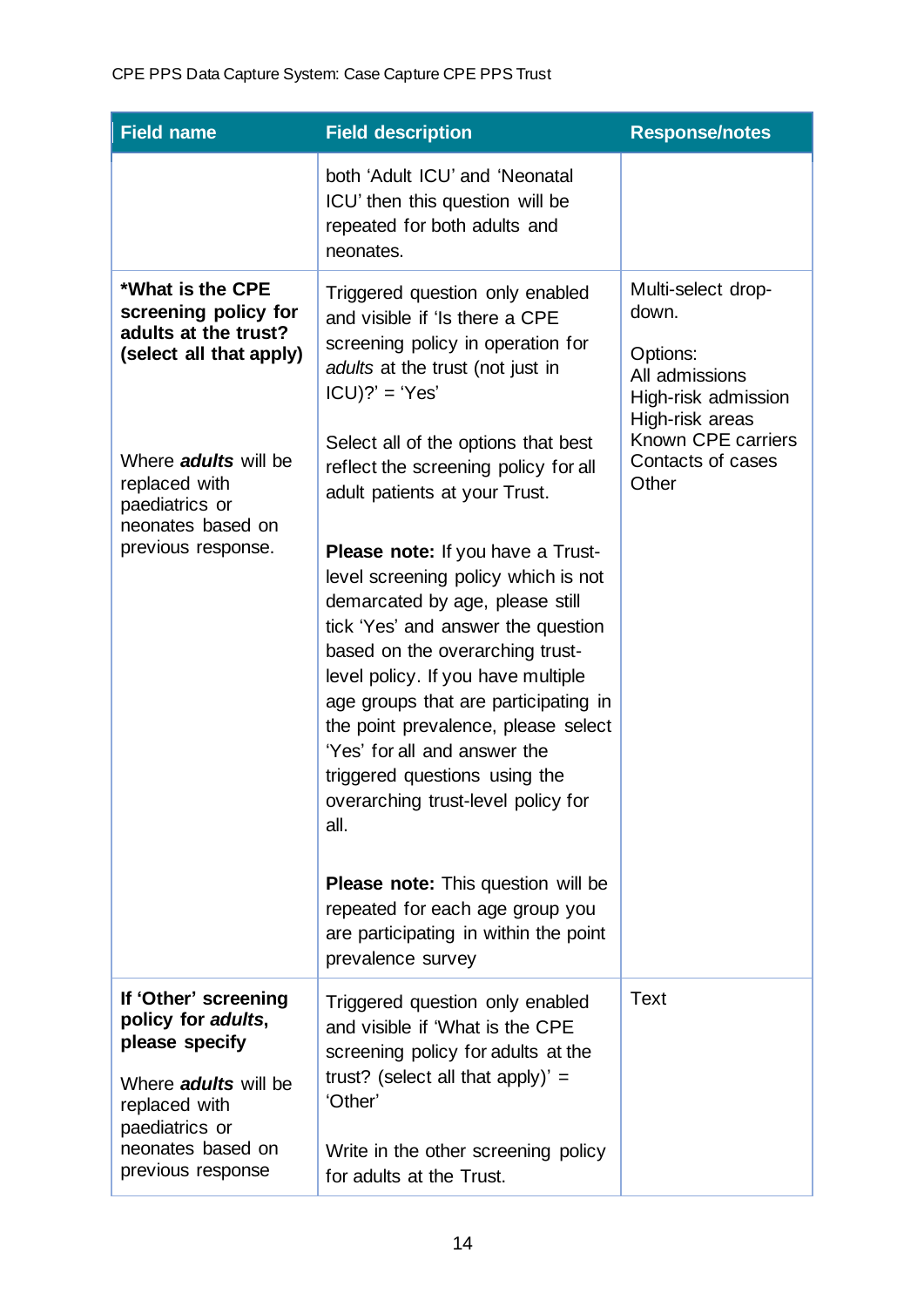| Field name                                                                | <b>Field description</b>                                                                                                                                                                                                                                                                                                                                                                                                                                                                                                                          | <b>Response/notes</b> |
|---------------------------------------------------------------------------|---------------------------------------------------------------------------------------------------------------------------------------------------------------------------------------------------------------------------------------------------------------------------------------------------------------------------------------------------------------------------------------------------------------------------------------------------------------------------------------------------------------------------------------------------|-----------------------|
|                                                                           | Please note: If you have a Trust-<br>level screening policy which is not<br>demarcated by age, please still<br>tick 'Yes' and answer the question<br>based on the overarching trust-<br>level policy. If you have multiple<br>age groups that are participating in<br>the point prevalence, please select<br>'Yes' for all and answer the<br>triggered questions using the<br>overarching trust-level policy for<br>all.<br><b>Please note:</b> This question will be<br>repeated for each age group you<br>are participating in within the point |                       |
| *Number of adult ICU                                                      | prevalence survey<br>Enter the number of adult ICU                                                                                                                                                                                                                                                                                                                                                                                                                                                                                                | Integer               |
| beds<br>Where adult will be                                               | beds across the whole trust<br><b>Please note:</b> This question will be                                                                                                                                                                                                                                                                                                                                                                                                                                                                          |                       |
| replaced with<br>paediatrics or<br>neonates based on<br>previous response | repeated for each age group you<br>are participating in within the point<br>prevalence survey                                                                                                                                                                                                                                                                                                                                                                                                                                                     |                       |

**Please note:** Additional information on what would be defined as a high-risk admission (Section 2.3 page 14) or a high-risk area (Appendix B, page 61) can be found in the [Framework of Actions to contain CPE.](https://www.gov.uk/government/publications/actions-to-contain-carbapenemase-producing-enterobacterales-cpe)

However, in summary a high-risk admission would be defined as having one of the following in the previous 12 months:

- previous identification of CPE positive
- inpatient in a hospital (UK or abroad)
- multiple hospital treatments (e.g. dialysis dependent or undergoing chemotherapy treatment)
- epidemiological link to a known CPE carrier
- admission into augmented care/high risk areas (see below)

While high-risk areas and comorbidities would be defined as:

• augmented care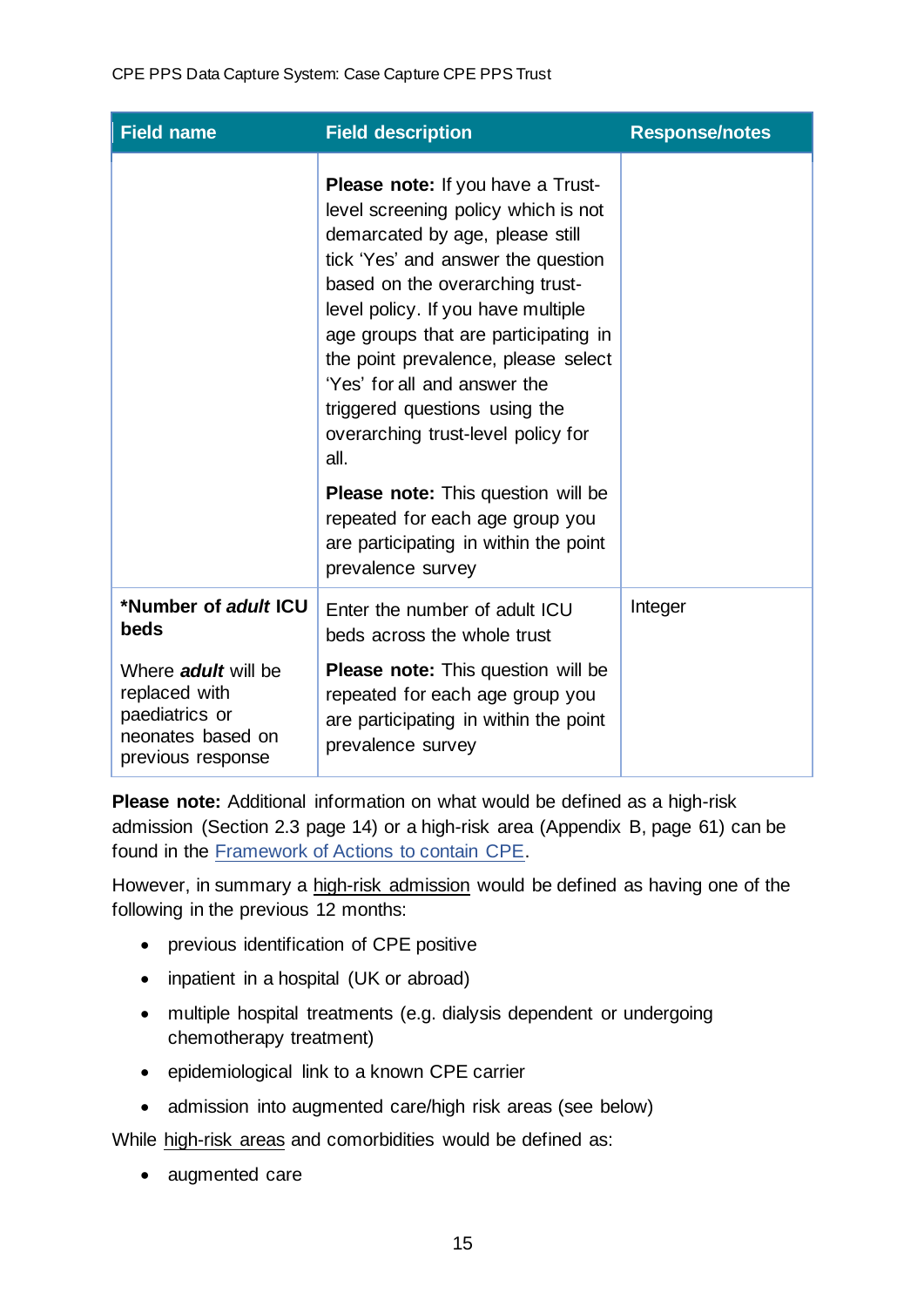- patients who are severely immunosuppression because of disease or treatment (incl. transplant, haematology/oncology)
- those cared for where organ support is necessary (e.g. critical care, renal (incl. dialysis settings), respiratory support)
- extensive care needs (e.g. liver or burns units)
- Long Term Care Facilities

#### <span id="page-15-0"></span>**Figure 12. Trust Details parameters – maximum triggered field view**

|          | <b>New Infection Episode</b>                                                                                  |        |    |         |   |                                         |                          |
|----------|---------------------------------------------------------------------------------------------------------------|--------|----|---------|---|-----------------------------------------|--------------------------|
|          | <b>Data Collection</b> CPE PPS Trust                                                                          | $\sim$ | ID |         |   | <b>Created Date</b>                     |                          |
|          | <b>Trust Details</b><br><b>Trust Details 2</b>                                                                |        |    |         |   |                                         |                          |
|          | Mandatory fields are marked with red asterisk(*)<br>Mandatory for Sign Off fields are marked with red hash(#) |        |    |         |   |                                         |                          |
| $\equiv$ | <b>Trust Details*</b>                                                                                         |        |    |         |   |                                         |                          |
|          | What age groups are you submitting data on? (select all that apply)                                           |        |    | $\star$ | ⋒ | Adult ICU, Paediatric ICU, Neonatal ICU | $\overline{\phantom{a}}$ |
|          | Is there a CPE screening policy in operation for adults at the trust (not just in ICU)?                       |        |    | ٠       | ø | Yes                                     | $\overline{\phantom{a}}$ |
|          | Is there a CPE screening policy in operation for paediatrics at the trust (not just in ICU)?                  |        |    | $\star$ | 0 | Yes                                     | $\blacktriangledown$     |
|          | Is there a CPE screening policy in operation for neonates at the trust (not just in ICU)?                     |        |    |         | € | Yes                                     | $\blacktriangledown$     |
|          | What is the CPE screening policy for adults at the trust? (select all that apply)                             |        |    | $\star$ | ⋒ | Other                                   | $\overline{\mathbf{v}}$  |
|          | If "other" screening policy for adults, please specify                                                        |        |    |         | a |                                         |                          |
|          | What is the CPE screening policy for paediatrics at the trust? (select all that apply)                        |        |    | $\star$ | € | Other                                   | $\blacktriangledown$     |
|          | If "other" screening policy for paediatrics, please specify                                                   |        |    |         | a |                                         |                          |
|          | What is the CPE screening policy for neonates at the trust? (select all that apply)                           |        |    | $\star$ | € | Other                                   | $\overline{\phantom{a}}$ |
|          | If "other" screening policy for neonates, please specify                                                      |        |    |         | 0 |                                         |                          |
|          | <b>Number of Adult ICU beds</b>                                                                               |        |    | ٠       | a |                                         |                          |
|          | <b>Number of Paediatric ICU beds</b>                                                                          |        |    | ٠       | 0 |                                         |                          |
|          | <b>Number of Neonatal ICU beds</b>                                                                            |        |    | $\star$ | a |                                         |                          |

Once all mandatory data fields are completed, click on the 'Save' button to save the record [\(Figure 13\)](#page-15-1), followed by confirming your intention to save the record by clicking 'OK' on the pop-up, similar to the one shown in [Figure 8.](#page-10-1)

#### <span id="page-15-1"></span>**Figure 13: Save button**

| <b>Trust Details</b><br><b>Trust Details 2</b>                                                                |           |                                                 |
|---------------------------------------------------------------------------------------------------------------|-----------|-------------------------------------------------|
| Mandatory fields are marked with red asterisk(*)<br>Mandatory for Sign Off fields are marked with red hash(#) |           |                                                 |
| <b>Trust details*</b><br>$-$                                                                                  |           |                                                 |
| <b>Reporting Organisation</b>                                                                                 |           |                                                 |
| What age groups are you submitting data on? (Select all that apply)<br>$\sim$                                 | $\bullet$ | <b>Adult Trusts</b><br>$\overline{\phantom{a}}$ |
| Is there a CPE screening policy in operation at the Adults Trust?                                             |           | Yes<br>$\ddot{}$                                |
| What is the CPE screening policy at the adult trust?<br>$\sim$                                                | $\bullet$ | $\blacktriangledown$<br>Other                   |
| If "other" screening policy at the adult trust, please specify                                                |           | test                                            |
|                                                                                                               |           |                                                 |
|                                                                                                               |           |                                                 |
| <b>Number of Adult ICU beds</b><br>$\sim$                                                                     | $\bullet$ | 15                                              |
| Cancel                                                                                                        |           | Save                                            |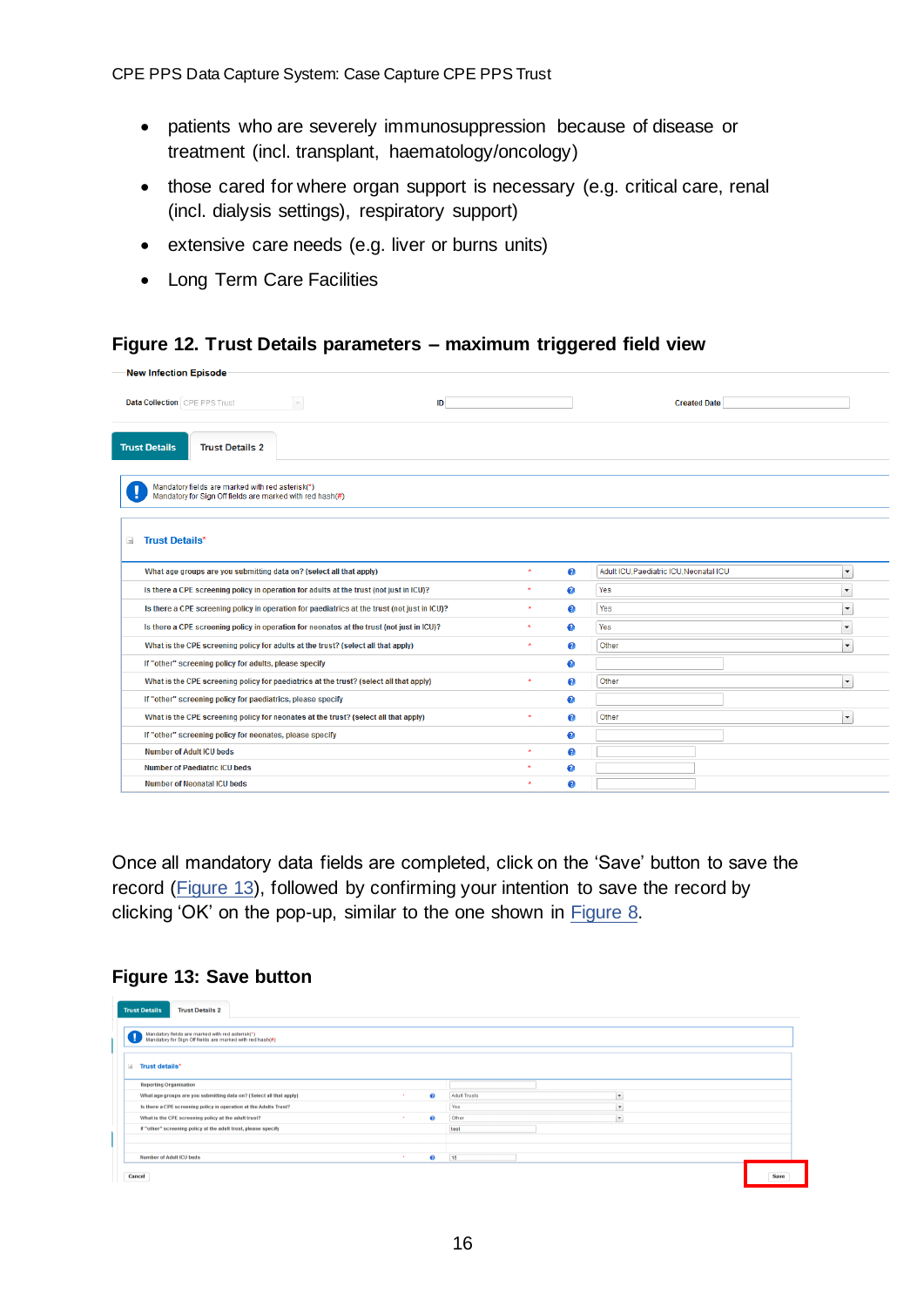Once the record is saved, a confirmation message will appear under the tab headings and an ID number will be generated [\(Figure 14\)](#page-16-0). This is searchable via the 'Search' functionality that is accessible via 'Menu Toolbar' (Please see 'CPE PPS [Search User Guide'](https://icudcs.phe.org.uk/ContentManagement/LinksAndAnnouncements/CPEPPSDCS_Case_Capture_Search_UserGuide_v1.0.pdf) under the section 'Help' on the ICU DCS website for details of how to use the 'Search' function).

### <span id="page-16-0"></span>**Figure 14: Confirmation message upon saving a record**

| New Infection Episode                                            |                   |                          |  |  |  |
|------------------------------------------------------------------|-------------------|--------------------------|--|--|--|
| $\overline{\mathcal{F}}$<br><b>Data Collection</b> CPE PPS Trust | <b>ID</b> 1031213 | Created Date 16-Mar-2022 |  |  |  |
| <b>Trust Details 2</b><br><b>Trust Details</b>                   |                   |                          |  |  |  |
| INFECTION EPISODE DATA COLLECTION RESPONSE SAVED SUCCESSFULLY    |                   |                          |  |  |  |
| Trust details*<br>$\equiv$                                       |                   |                          |  |  |  |